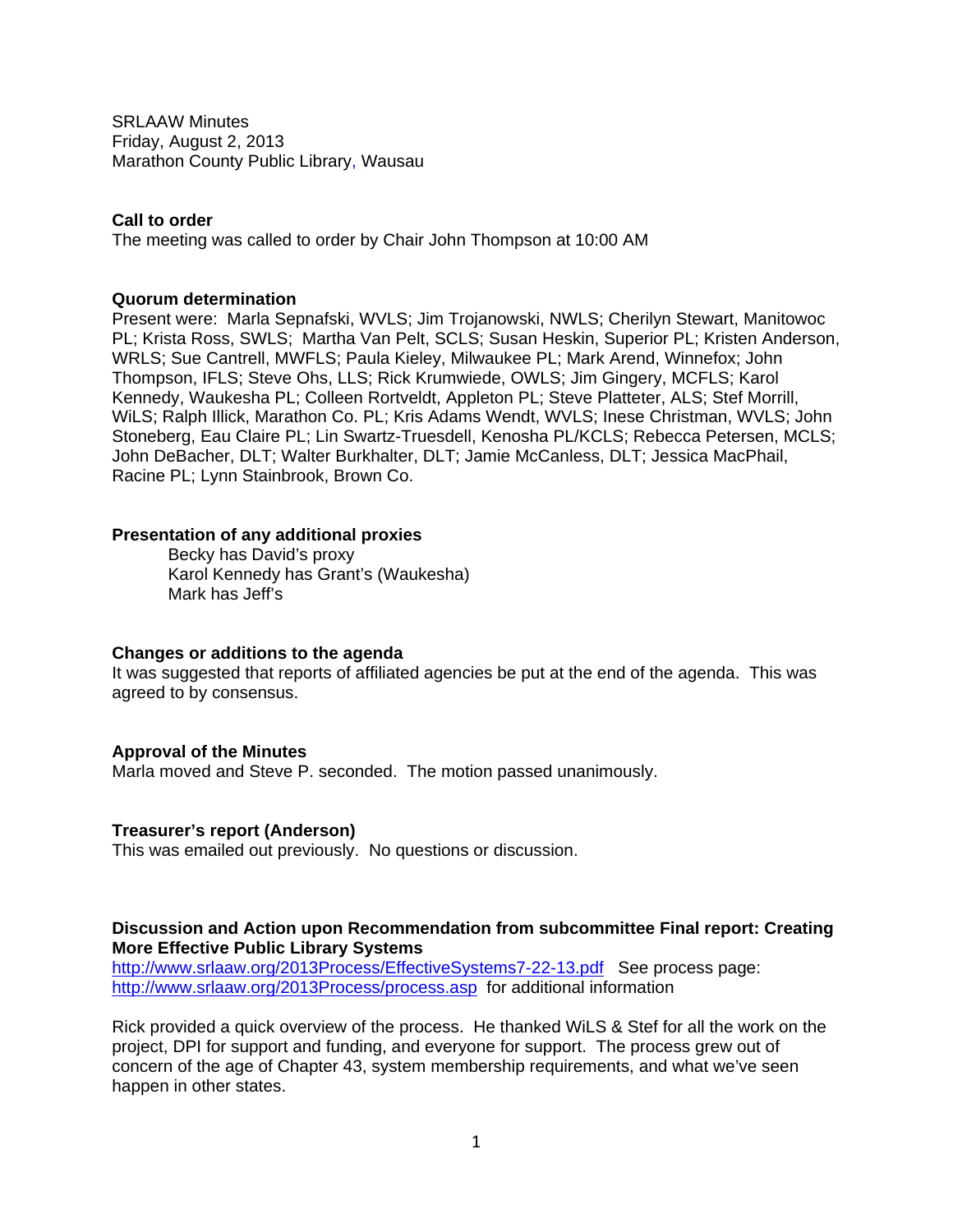He then gave a quick overview of the changes from the draft report issued this spring:

- Changed the recommendation to eliminate resource libraries to modernizing the requirements
- Removed recommendations relating to county funding
- Removed populations & size standards. Replaced with recommendation to study this because there was no agreement regarding optimal system size. The recommendations were based on their experience but in the end couldn't defend them with any data.
- Added a recommendation to conduct a study of regional ILS consortia
- Added a recommendation to convene a task force to look at other system governance models
- Added a recommendation requesting the DPI investigate adding a minimum funding level to system membership requirements.
- Rewrote and retitled the Advocacy Standards to Advancement & Awareness Standards

Rick presented a motion from the committee that SRLAAW adopt the report. As a committee motion, no second is needed.

Lynn: who's intended audience for this document? Library community? Trustees? Legislative? John T: current audience is SRLAAW. Rick agreed.

Marty: how much input was there from system trustees? John T: doesn't think they can identify what feedback came from trustees. There was a short discussion of how system trustees had discussed the draft report in different systems.

Paula: will we vote on document as a whole or each individual section: John T: intent was to vote on whole thing. Amendments could be made by motion and vote. Paula: could be motion to vote on parts? John T: yes.

The group began discussing the individual sections.

### Recommendation #1, Modernize resource library statutes.

Stef: in discussion with library directors 2 things came out: many didn't know they had a resource library or what its role is. We didn't know the repercussions of the proposed change. Jim T: what does the change mean? Paula: unclear and ambiguous. Complex issue and recommendation seems to direct a solution. John D: original system law was much more vague; changed in 1989 to add a lot more specificity. Paula: concerned about making changes that would divert scarce resources from public libraries to other types of libraries. Jim T: our purpose is to serve the public. If contracting with other types of libraries means better service he's for it.

Jim T: feels a sense of urgency. JFC put study provision in the budget. We're on their radar and if we don't do something it will be done for us. John D: COLAND would like proposals for any changes to systems by 7/1/14.

Paula moved and Lynn seconded that #1 be changed such that a similar process for study and deliberation be made for resource libraries as is specified in #4. Committee/task force be appointed by DPI and contain representation from resource libraries, systems, trustees, & public. Cherilyn made a friendly amendment to add representation from member libraries.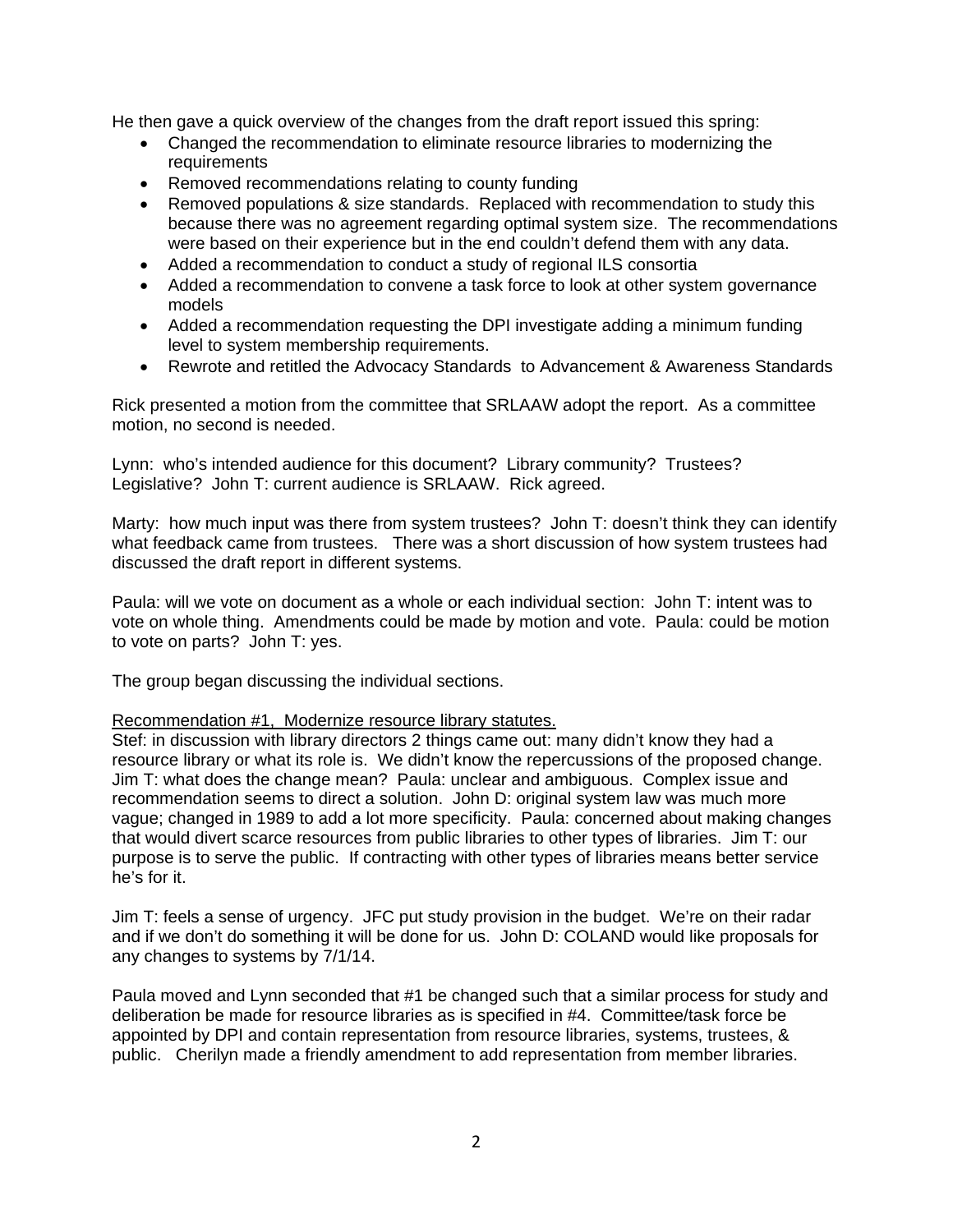John D: not sure that DPI will appoint a committee. Lynn: #4 doesn't say that DPI appoints task force, just that LSTA funds be used. Jim T: if we wait for 2014 LSTA and DPI it won't get started until next spring. Need to start now. Paula: recognize sense of urgency but we work in public arena, not private. Public agencies move slower. We shouldn't short-change the process to meet an artificial deadline.

Marla: systems feel sense of urgency. She asked Kris to speak to the political climate.

Kris is a long time member of WLA's LD&L Committee and co-chair of Library Legislative Day, but indicated she was speaking for herself rather than at the direction of LD&L. She strongly advocated that the components of the DOA/DPI public library system study amendment introduced into the budget draft by Senator Liebham (but vetoed by the governor) be incorporated into the SRLAAW document under discussion and that the SRLAAW timetable for completion of "Creating More Effective Public Library Systems" match the July 1, 2014 deadline set by Liebham's amendment. Also stated that it was important for the library community to be actively engaged in cooperatively solving its own problems rather than in complaints which encourage legislative "fixes" that may address controversy in one particular area of the state, but produce unintended consequences for other regions. DPI/DLT and LD&L cannot build bipartisan legislative and citizen support for important issues without proactive, coordinated leadership from SRLAAW members.

Becky: what happens to systems will affect resource libraries. Our futures are tied together.

Walter: when asking someone else to do something for you know that the other entity may not feel any sense of urgency, regardless of how important it is for you.

Karol: does this motion add to #1 or replace it with the wording? Paula: intent was that it replace the wording. Paula: changed the motion to read that a task force will formed and added a deadline date for a proposal to come to the SRLAAW meeting at WAPL

Kris proposed that the study subcommittee be the group that coordinates various changes. Her concern is that we have something final by 1 July. If not, who is charged with oversight so that all the parts be brought together for a successful presentation on 1 July?

Marty: concern about the number of things being referred to DPI. Has anyone talked to them?

Kristen: There are some concerns about the makeup of the original committee because only one resource library director was a member. Who will appoint this one? John T: SRLAAW.

The motion was voted on. Yes: 8. No: 14. Motion fails

Voting yes: Mark (also voting Jeff's proxy), Cherilyn, Susan H, Paula, Karol (voting Grant's proxy), Colleen, Lynn S.

Voting no: Marla, Jim T, Krista, Marty, Kristen, Sue C, John T, Steve O, Rick, Steve P, Ralph, John S, Lin S-T, Becky (also voting David's proxy), Jessica,

Walter: system mergers could be hindered if one of the existing resource libraries objects based on losing its status.

We broke for lunch from 12:00 to 12:30.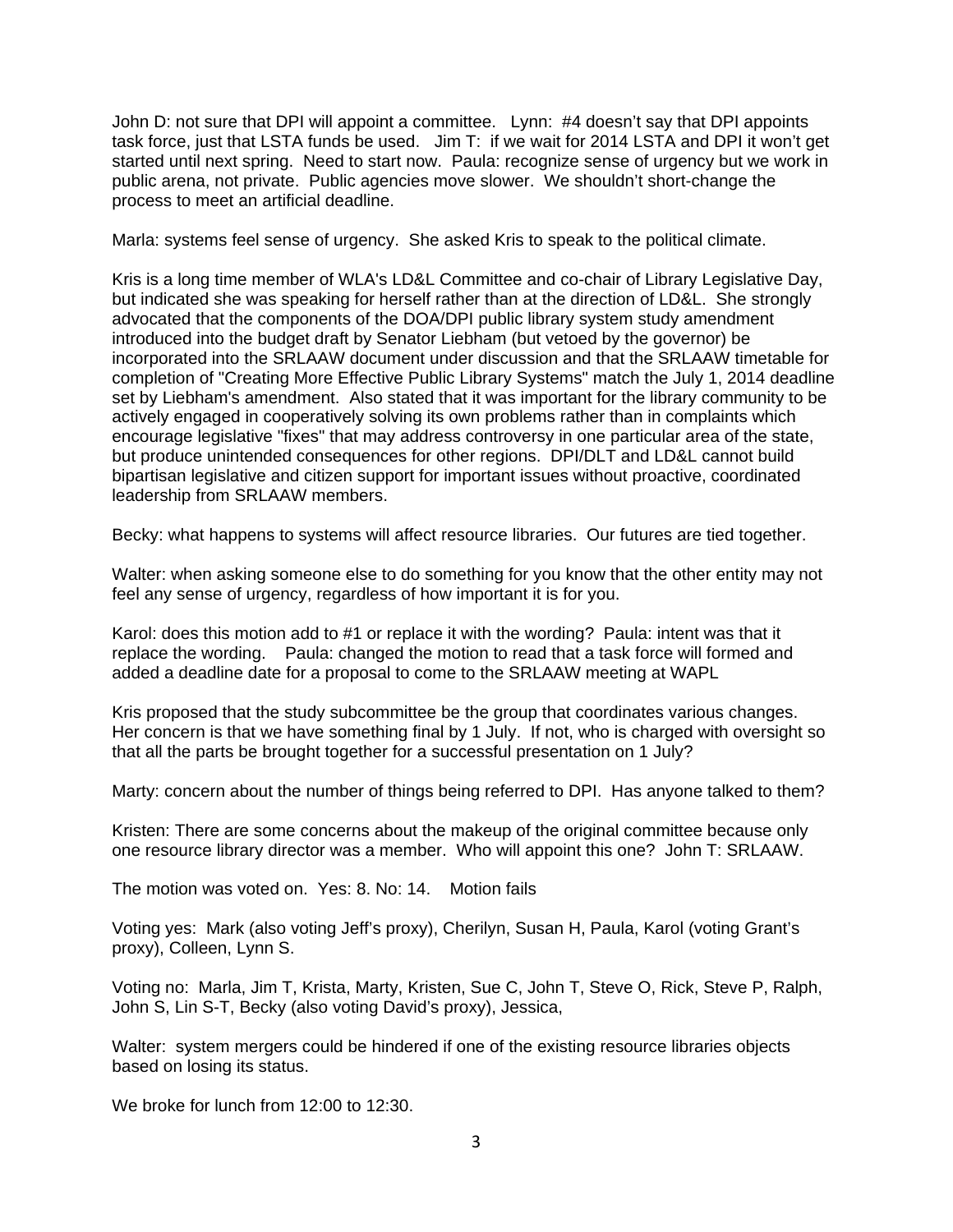Josh Klingbeil joined the meeting after lunch.

Paula requested a roll call of the vote. This was done.

Further discussion:

Recommendation #2 Eliminate the requirement that systems engage in cooperation and planning with other types of libraries

Marla moved and Jim T seconded that the first paragraph in the Rationale be eliminated along with the word "also" in the first line of the second paragraph. The motion passed unanimously.

### Recommendation #3 Add mandatory reporting of collaborative activities to the system plan and report documents.

Paula: if it's not required why are we reporting on it? Jim T: this is broader as it refers to planning with other systems, other libraries of all types, and other agencies. Not statutory requirement we do this—just that DPI require we report it. Marty: requirement to collect stories is nit-picky.

## Recommendation #4 Use LSTA funding to study optimal system size and make recommendations.

John D: suggests we draft a proposal for upcoming LSTA committee meeting. There is some fluidity in LSTA funds because of Bob's retirement. Jim T: Northern Waters is willing to help fund this. Would also like fold language from the vetoed section of budget bill into this. Consensus agreement to remove "Use 2013 LSTA funding to" and start sentence #4 with "Conduct" and add date of 7/1/14 as a deadline date. John D: concern that there may not be LSTA money available in 2014 depending on when IMLS releases funds.

Jim T: doesn't say who will appoint committee. John D: intent is that we will hire independent consultant to perform study, with input from library community. Kris: important that the JFC language be in our document. "Lean" is a current buzzword in state government. Steve O moved and Jim T seconded that JFC language be imbedded as a 1<sup>st</sup> element in proposal.

The revised opening paragraph and added first point would read:

*Conduct a study aimed at determining optimal system size and strategies for implementing optimally configured systems. The study would be completed before 1 July 2014. The recommended study would contain four distinct elements* 

*• Identify potential savings in public library systems through consolidation, technology, efficiencies, LEAN practices and service sharing.* 

The motion passed unanimously.

# Recommendation #5 Study regional ILS consortia

John D: talking to potential consultant to update 2005 study. May have someone in to study optimal ILS size & organization.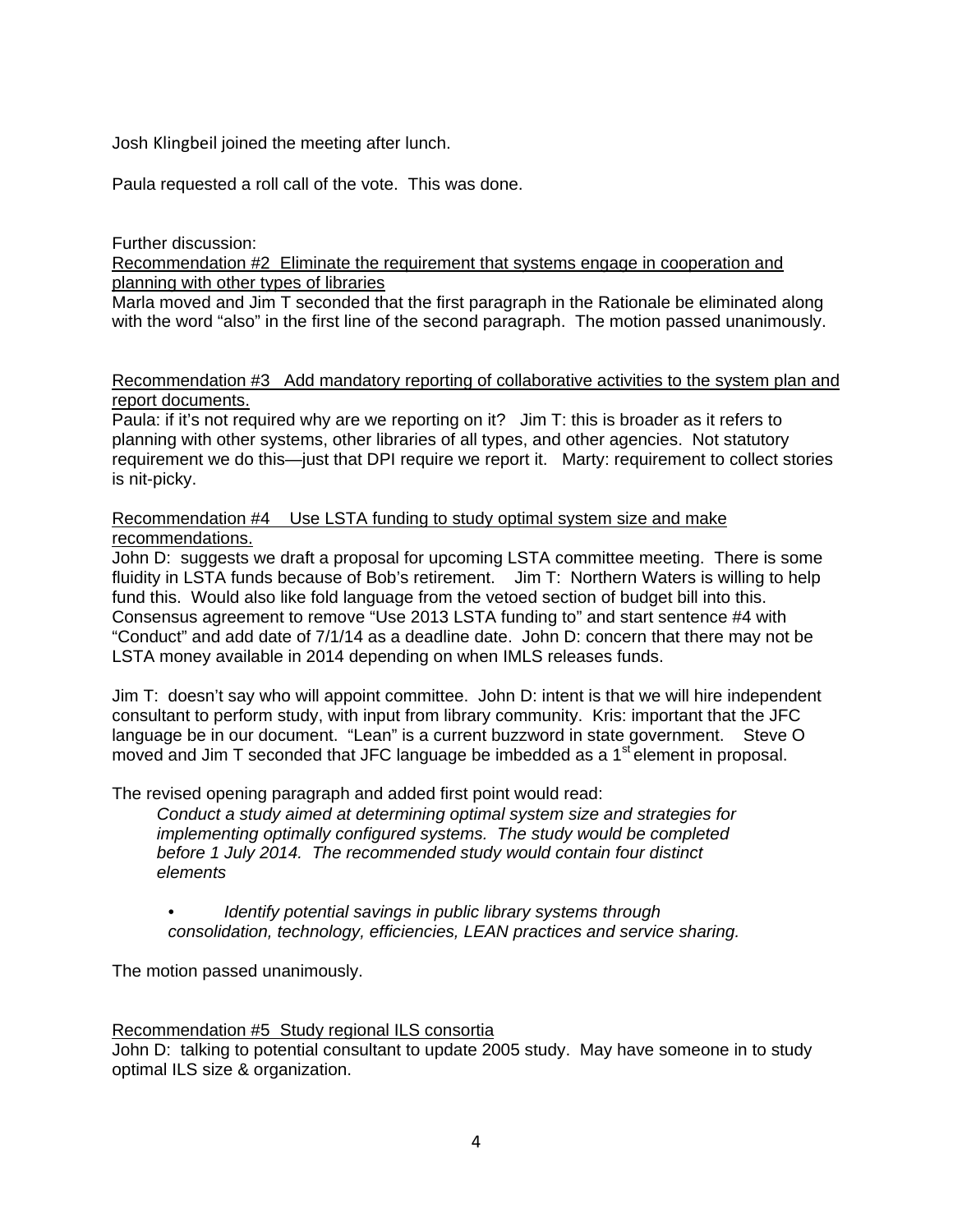Steve O. mentioned that Jim Novy at Lakeshores has developed a connection between their ILS & WISCAT to aid ILL. Users can search WISCAT through their ILS and request items. When the item arrives at the borrowing library a record is already in the local ILS so staff just notify the user that the item has arrived.

### Recommendation #6 Establish service standards for systems

Marty: regarding the last item on p. 14 (the system shall work to establish funding models that look at alternative measures of library use). Does this mean that we need to work for changes in statistics that are reported to the IMLS and are we locked into federal standards? Mark: not locked into that; libraries and counties can agree to include items other than circ in the funding formula.

Recommendation #7 Administrative standards. No comments.

Recommendation # 8 Convene a task force to look at systems in other states and make recommendations to SRLAAW by May.

Kris asked about the May date. Jim T: looking at have recommendation to us at our meeting at WAPL.

Recommendation #9 Ask DPI to investigate minimum funding level for system membership. Jim T: ask is a weak word. Rick: action step there to refer action to them. Lynn: concerned about political climate. There's no timeline here; should it be separate from other recommendations due by July? John D: no date in this one because they wanted to separate it from the timeline specified for other points. Kris: since this will be posted on SRLAAW site; should there be clarifying language on this one? John D: In the past there have been proposals in statute and in standards for minimum funding or spending levels that have been eliminated or watered down. If minimum funding is added to statutory requirements it could become a compliance issue. Rick: committee is asking for study, not proposing any action. John D: the DLT is considering revision of the library standards document. Lynn S: concerned that some municipalities may make the minimum their funding level. Josh: replace the word "minimum" with "sustainable"?

Lynn moved and Jessica seconded Josh's wording

Motion reads: *Recommend DPI investigate adding a sustainable funding level which may be used for system membership requirements for public libraries.* 

John T.: should we move this recommendation out of the report and submit it to DLT separately? Accepted as a friendly amendment.

The motion passed unanimously.

John T: have discussed and amended document. Any last comments before we vote on the amended report?

Becky: we voted down the proposal on #1. Can this be submitted separately to the DPI? Jim T: we can ask DPI to submit proposal but have no say whether they do or not and have no control of the language. John T: could be submitted to LDL to consult with library community and to propose legislation? Kris: has concerns about this. Before LDL is comfortable going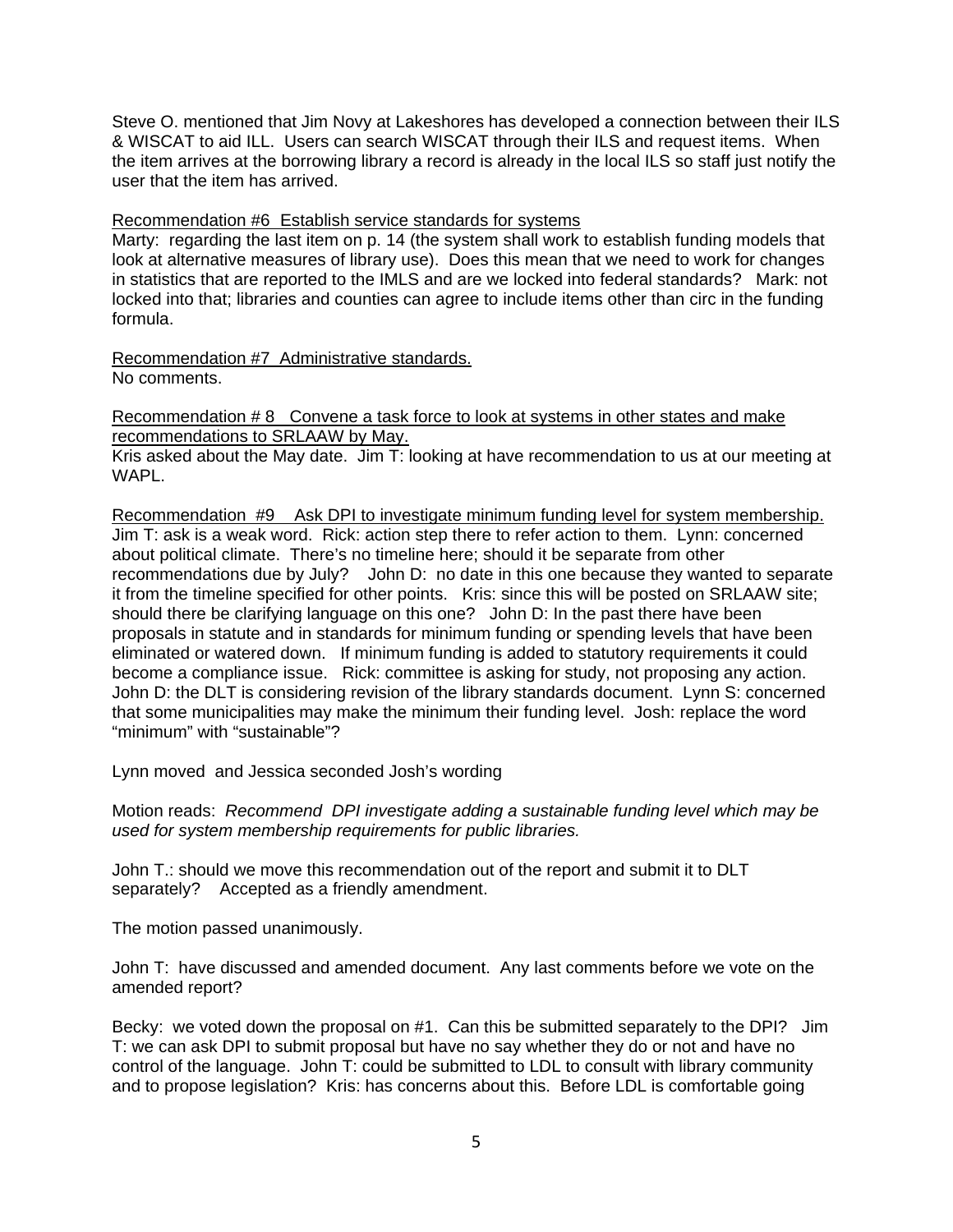forward they'd want to know there's a general consensus among library community. There was such a consensus in the processes that led to Acts 150, 226, and 420. Not seeing this here.

Marty: had 2 questions regarding the standards:

Under delivery standards, making delivery available 5 days per week means that's an option if the library wants to pay, not that the system has to provide every library with 5-day delivery at no cost, correct? Rick: correct.

Under the "Training and support" section of the ILS standards it says that the system will provide statistical data. Is this for only ILS member libraries? Rick: Yes: only for libraries on the system's shared ILS.

The group then voted on the Committee motion to adopt the report. Recording secretary was asked to take a roll-call vote.

Voting yes: Marla; Jim T.; Cherilyn; Krista; Marty; Susan H; Kristen; Sue C.; Mark ( also voting Jeff's proxy); John T; Steve O; Rick; Jim G; Colleen; Steve P; Ralph; John S.; Lin S-T; Becky (also voting David's proxy); Jessica; Lynn S.

Voting no: Paula; Karol (voting Grant's proxy);

Jim T. left at 1:40

### **Discussion and Action upon Creating More Effective Public Library Systems report recommendation for creation of the System Governance Task Force (See Recommendation #8)**

Marla moved and Kristin seconded that SRLAAW form a committee with representation from the broader community. Colleen offered a friendly amendment to have equal membership from systems & resource libraries.

The motion passed unanimously.

John T. called for volunteers for the committee: Resource library volunteers: Colleen, John S Jessica, Cherilyn. System volunteers: Marla, Steve O, Krista, either Mark or Jeff from Winnefox. The committee will elect its chair. John T: the committee should have 4 member library members with a view to geographic representation.

### **Subcommittee recommendation on County Funding**

http://www.srlaaw.org/2013Process/CountyRecs7-22-13.pdf

Rick: This was removed from the final report but committee felt that there was enough interest form the library community that it should be looked at. Lynn moved and Sue C seconded that recommendations 1 & 2 be adopted. The motion passed unanimously.

### **Appointment of WiLS Board representative**

Stef noted that Mark is already on the WiLS board as a library rep., as is Tasha Saecker from Appleton PL. The duration of this term is until July 2014. After that it would be a 3-year term.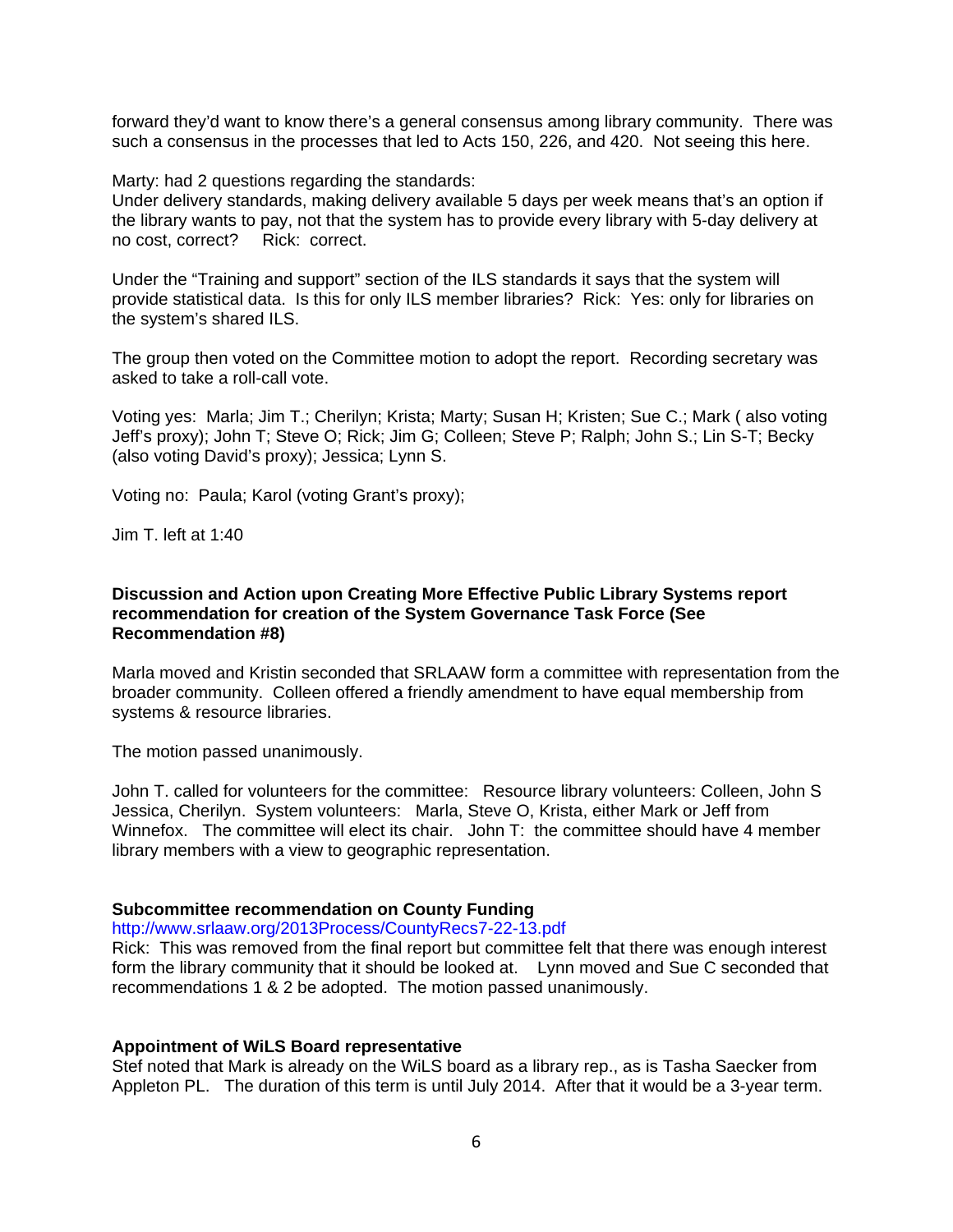Marty & Steve P. volunteered. By hand vote each received 8 votes. John T. tossed a coin to break the tie; Steve P. won the toss.

# **Reports from affiliated organizations**

John D: 3 additions to his written report.

- System plan letter went out.
- Want systems to maintain support for WiscNet and convey to member libraries the importance of WiscNet and the services they provide.
- E-rate 2.0: a notice of proposal for rule making went out. Division is asking Bob to put together DPI comments for both libraries & schools to put forward. Kurt working with DOA to expand service
- Walter & Jamie have updated calculation of county exemption document on web page. Final EAV figures won't be posted until August.

Walter:

- Looking for volunteers for standards group
- System plan info out. On the budget page, #4 will be autofilled. This is where we report Overdrive numbers.

Jessica: commented we have given the DLT 10 items to handle and we should all give them encouragement and support.

### **WiLS**

Stef: contact info has changed. Old email addresses & phone numbers are gone. If anyone didn't receive email updates recently they are not on the mailing list. Please contact her to be put on the list.

Thanks for support over the past year.

# WPLC

Next meeting will be voting a bylaw change to give representation to member libraries Vendor selection committee report

WiLS contract proposals.

Bruce will be primary WPLC contact

Subcommittee looking at funding formula for \$1m digital buying pool for 2015

Also looking at adding zinio

Open content platform committee report

# WLA

Executive Director interviews scheduled for 13, 14, & 15 August. They hope to have someone in place by October

Marty: SCLS is interviewing for delivery coordinator for same days.

# **COLAND**

12 of 19 members have expired terms. Kurt & Roselyn meeting with someone from the Governor's staff.

Putting out press release on erate & ebook issues.

Kris suggested all possible haste in getting our proposals done.